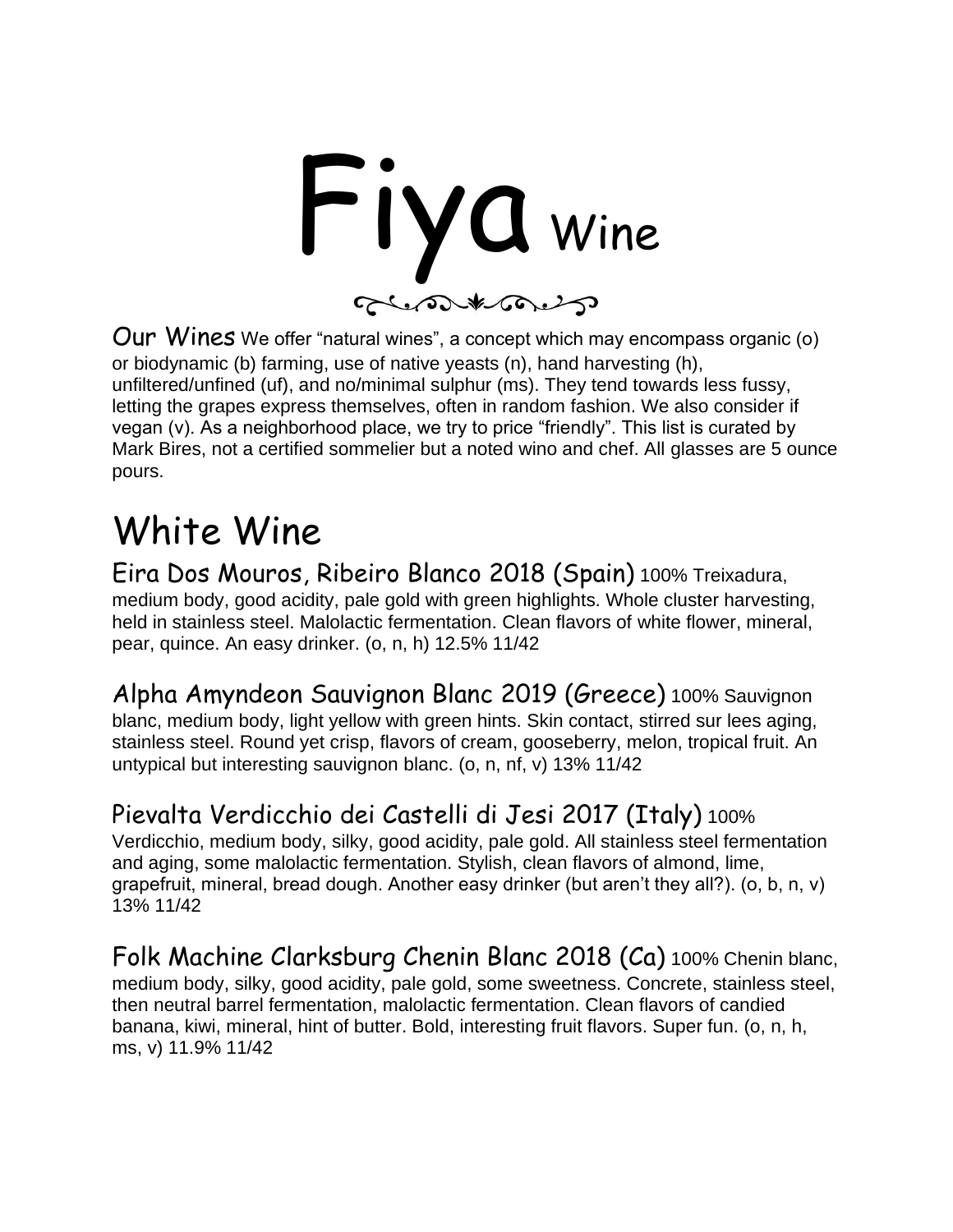## Rosé & Pink Wine

Lagar De Darei Rosé 2019 (Portugal) 35% Tinta Roriz/30% Touriga Nacional/35% Jaen, medium body, light pink. Concrete fermentation and aging, malolactic fermentation. Creamy, bright flavors of strawberry, rose petal, melon, hint of anise and salinity. An easy drinking, but serious rose. (o, n, h, nf, ms, v) 13% 10/39

### Ruth Lewandowski Rosé 2019 (Ca) 41% Tempranillo/37% Souzão/22%

Touriga Nacional, medium body, fruity, cranberry color. Polyethylene aging (works), malolactic fermentation. Untypical flavors of candied strawberry, floral, campfire, rosemary, earthy funk. Named after Book of Ruth. Something about death, but what a way to go. (o, n, h, nf, ms, v) 11.8% 50

Inconnu Lalalu Rosé 2018 (Ca) Mourvedre+Cab Franc/Merlot, med body, only the palest of pink, cloudy. Stainless steel, spontaneous fermentation, neutral barrel aging, malolactic fermentation. A rose in making, but unique with its briny flavors of cantaloupe, orange rind, cream, oak, earthy funk. More an orange wine, akin to a very fresh chardonnay. (o, n, h, nf, v)  $11.5\%$  40

# Orange Wine

Valentina CosiComé 2018 (Puglia, Italy) 100% Greco Blanco, white grapes with long skin contact, medium body, good acidity, orange-gold. Polyethylene aging (works), malolactic fermentation. Eccentric flavors of resin, floral, overripe peach skin, pineapple, olive oil, limestone. As these can be, it's delightfully peculiar. Ask for a taste? (o, n, h, nf, ms, v) 11.8% 14/55

## Red Wine

#### Sàgona Gattorosso 2018 (Italy) 40% Sangiovese/25%

Canaiolo/20%Malvasia/15% Colorino, light body, crisp, modest tannins, ruby color. Cement tank fermentation and aging. Earthy but light, stylish flavors of turning pomegranate, cranberry, spice, herb, licorice, hint of funk. Can drink this all day (and have). (o, n, h, nf, ms, v) 13% 12/45

Buil & Giné, Giné Giné Priorat 2016 (Spain) 50/50 Grenache-Carignan blend, fuller body, silky tannins, good acidity, purple-ruby. Stainless steel mostly, with brief time in oak barrels. Flavors of kirsch, plum, slate, tobacco, mixed herbs. An understated and dignified old world red. (o, n) 15% 12/45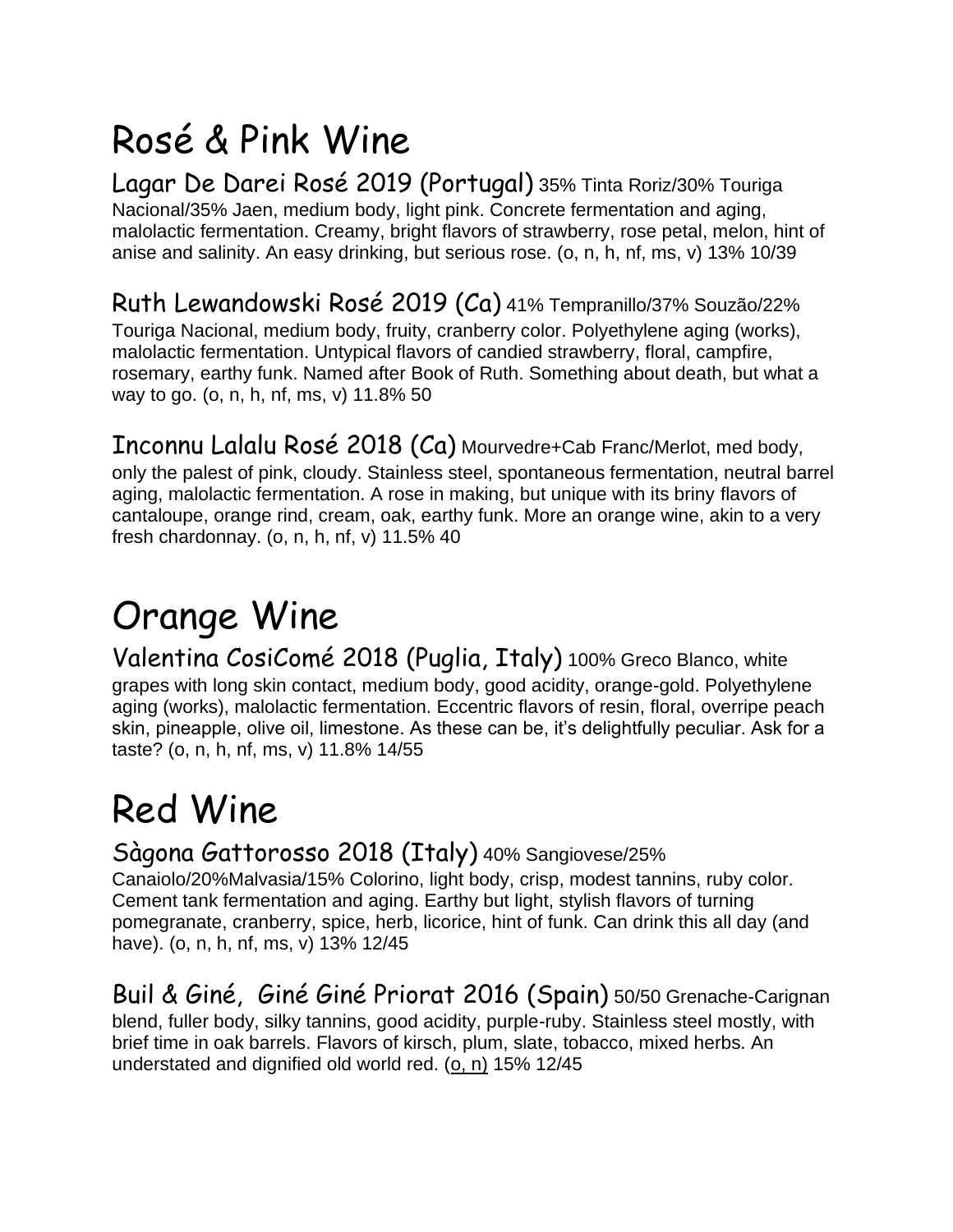Via Revolucionaria criolla Grande 2019 (Argentina) 100% Criolla Grande, light body and tannins, cherry color. Concrete fermentation and aging. Earthy, juicy flavors of sour cherry, rose petal, hints of raspberry and blueberry, sage. Glou glou (easy drinker), and not unlike a lighter, offbeat pinot noir. (o, n, h, nf, ms, v) 10.5% 11/42

Rocco di Carpeneto Aur Oura 2018 (Italy) 100% Dolcetto, medium to full body, smooth, modest tannins, ruby-purple color. Stainless steel tank fermentation with concrete aging. Juicy, earthy flavors of overripe raspberry, blueberry, toasted almonds, turning apple & other funk. (o, b, n, h, nf, ms, v) 13.5% 12/45

Division Pinot Noir "Un" 2018 (OR) 100% Pinot Noir, Grapes from 6 Willamette Valley vineyards, ruby-purple, smooth, lush tannins. Cluster picked, French oak/concrete aging. Juicy, bold, fresh flavors of blackberry, blueberry, slate, allspice, gentle oak. A big, joyful pinot noir, that really opens up with a little breathing. But don't we all? (b, n, h, nf, v) 13.5% 50

# Sparkling Wines

Le Sote De Ange "Sotisse" Rosé 2018 (France) 100% Chaulnay (gamay mutation with red skin & red flesh), light body, pink-orange color. Whole cluster picked, spontaneously fermented in cement and stainless steel, finished in bottle. Fresh, lively flavors of watermelon, wild strawberry, hint of spice, mineral. Quaff away. (o, b, n, h, nf, ms, v) 12% 13/47

Meinklang Fusion Pet Nat 2018 (Austria) Grüner Veltliner + Topaz Apples, light body, cloudy yellow color. Stainless steel, with spontaneous fermentation. Juicy flavors of green apple, underripe grapefruit, lemon, pith. A unique but sympatico marriage. (o, b, n, h, nf, ms, v) 7.5% 43

# Other

No Control Hell Cider (France) From Normandy apples, made in Auvergne. Light body, tart, cloudy light amber. Hand harvesting, wild yeasts/spontaneous fermentation. Hint of smoke. Orchard eco-grazed by goats. Not sure the significance, but cool. Goes great with our food, if you're up for the serious, stinky sock funk. Weird and wonderful. (o, n, h, nf, ms, v) 8.0% 45

# Coming

### Le Sote De Ange "La Boutanche" 2017 (France) 100%

Chardonnay/Sauvignon Blanc, light body, pale yellow-gold color. Whole cluster picked, spontaneously fermented in cement and stainless steel, finished in bottle. Fresh, clean,